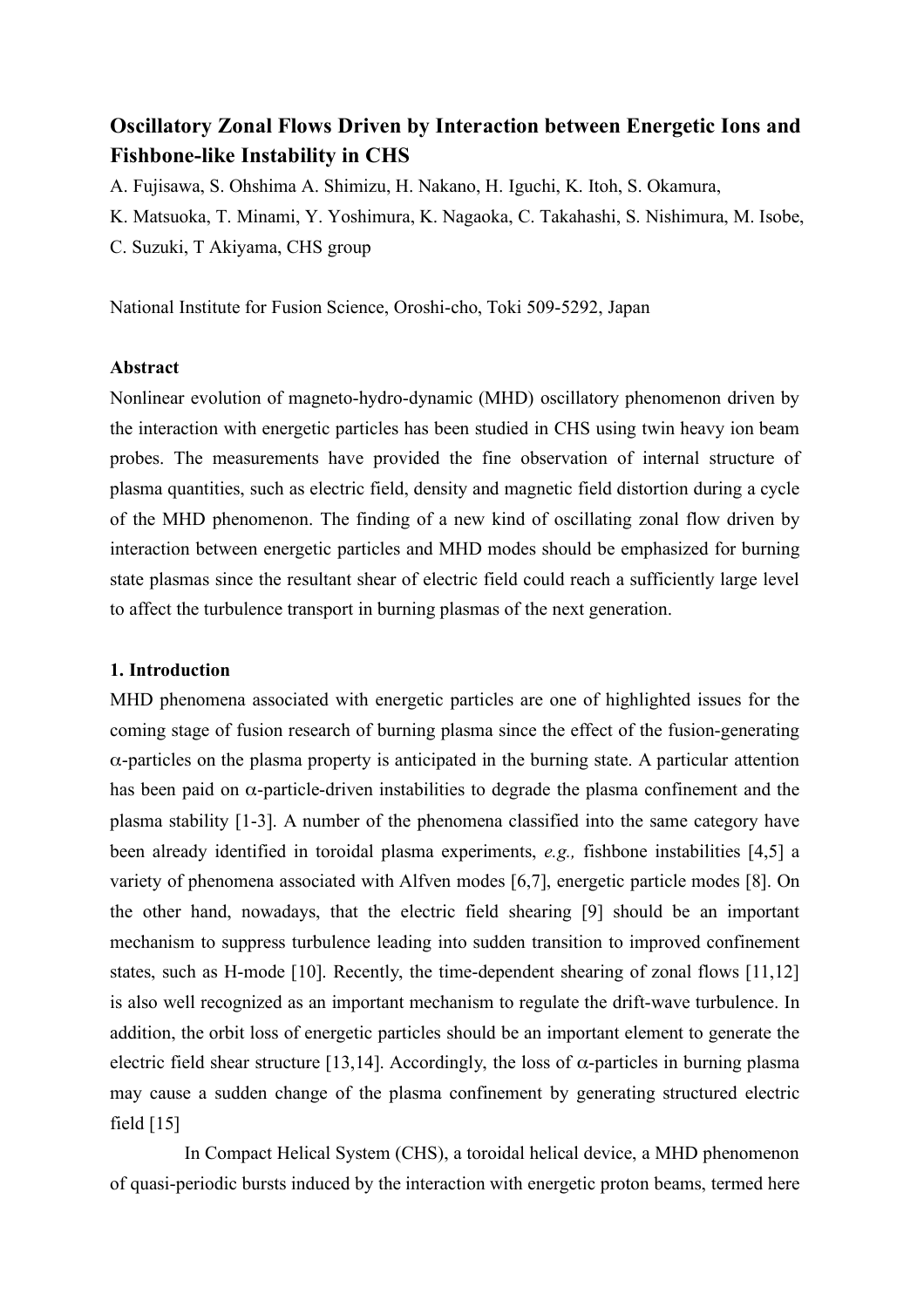*CHS-fishbone*, has been known and extensively studied [16-20]. Recent measurements of heavy ion beam probes (HIBPs) show the internal structural evolution in potential, density and fluctuations during the phenomenon. The paper presents the results of the fine measurements to show a causal linkage between magnetic field distortion and density gradient during a fishbone cycle, and the formation of oscillatory zonal electric field or flow due to the orbit loss of high-energy particles driven by the magnetic field distortion of CHS-fishbone.

### **2. CHS Device and CHS-Fishbone**

CHS is a toroidal helical device with a major radius of 1.0 m and an averaged minor radius of 0.2 m. The confinement magnetic field has rotational symmetry with toroidal and poloidal periods of m/n=2/8, and is characterized by a strong reversed shear across the

whole plasma. The device, CHS, is equipped with two heavy ion beam probes (HIBPs) [21] located by 90 degree apart in toroidal position. Both HIBPs can observe the potential and density at the ionization point simultaneously from the beam energy change and detected beam intensity  $I<sub>D</sub>$ , respectively. In a sufficient low-density regime, the local density variation can be evaluated roughly as  $\delta n_e/n_e \sim \delta I_D/I_D$ .

CHS-fishbone is a cyclic burstic phenomenon observed in neutral beam (NB) heated plasma for a wide range



Figure 1: An example of CHS fishbone instability. (a) Magnetic field evolution including 6 cycles. (b) A cycle of CHS fishbone, with a curve to show the change of frequency, and (c) potential fluctuation at normalized radius of  $\rho$ ~0.4.

of CHS configuration in rather lower density regime of  $n_e$ <2x10<sup>19</sup> m<sup>-3</sup>. The pattern of the fishbones is dependent on the magnetic configuration and operational conditions such as heating. Figure 1 presents a typical example of CHS-fishbone on which the analyses are carried out in this paper. A signal of magnetic field fluctuation in Fig. 1(a) demonstrates that a series of the burstic activities occur quasi-periodically in a steady state of NBI-sustained phase. The measurements of magnetic pick-up coils have shown that the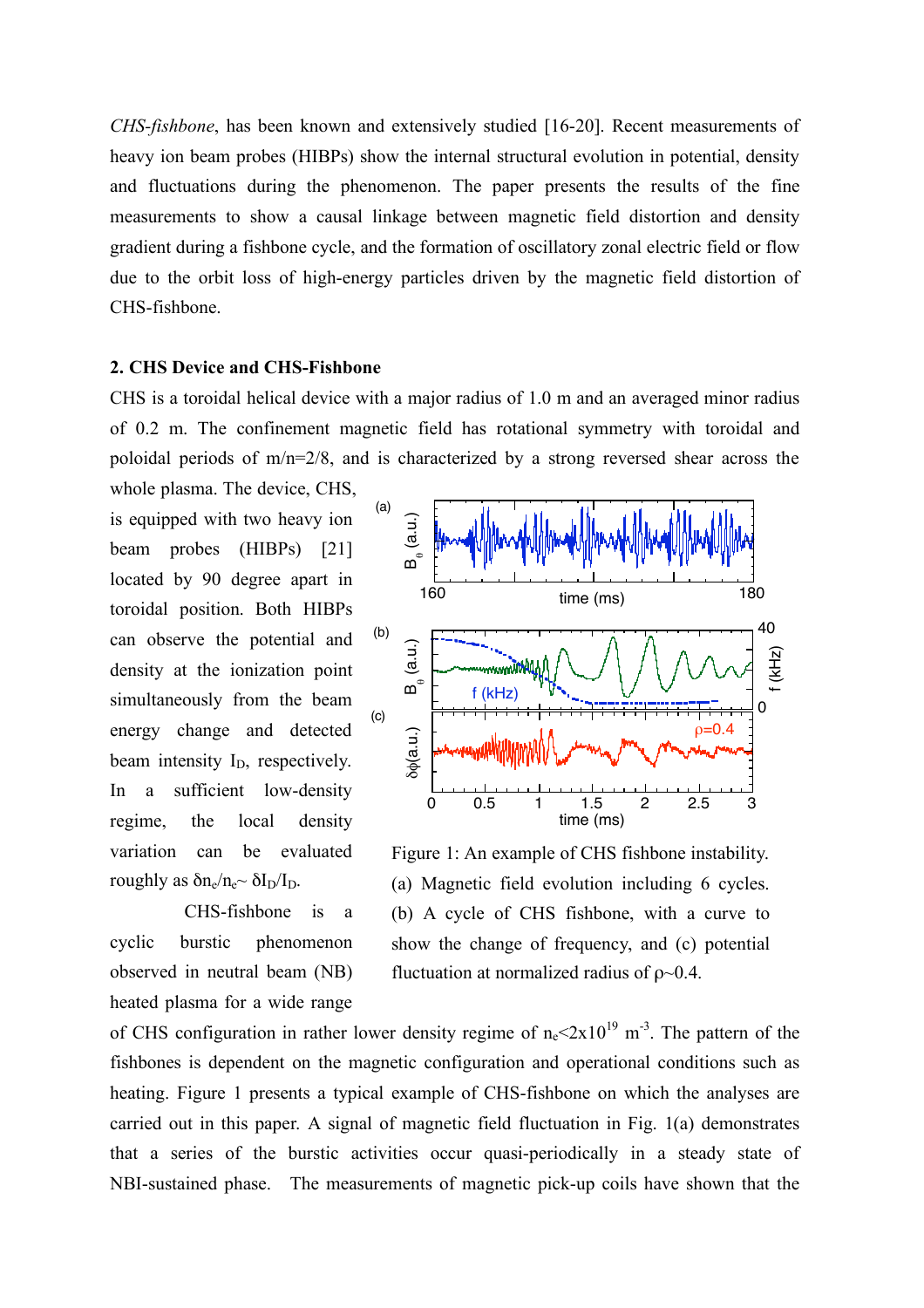underlying mode has  $m=2/n=1$  property, where m and n represent poloidal and toroidal mode number, respectively. The conditions to give the fishbone patterns in Fig. 1 are as follows. The magnetic field strength is 0.9 T, and the total injected power of hydrogen NB-heating is approximately  $\sim 800$  kW, with the particle energy being  $\sim 40$  keV. The line average density of the produced hydrogen plasma is  $n_e=0.8\times10^{19}$  m<sup>-3</sup>, and the beam driven current is approximately  $\sim$  5 kA in the steady state.

A special feature of the phenomenon in the present experimental condition is that the frequency chirping phase  $(0 \le t \le -1.3 \text{ ms})$  is followed by the second or post-cursor phase  $(\leftrightarrow \sim 1.3 \text{ ms})$  of low frequency  $(\sim 2 \text{ kHz})$ , as is shown in Fig. 1(b). In the chirping phase the underlying mode propagates in ion diamagnetic direction, while the mode propagates in electro-diamagnetic direction in the second phase. Figure 1(c) shows a raw signal of the potential fluctuation (HIBP). Obviously, the potential fluctuation measured with HIBP is well correlated with magnetic field fluctuation, particularly in the chirping phase. In the present analysis, a signal is divided into three parts, as  $F=\{F\}+\Delta F+\delta F$ , where  $\{F\}$ ,  $\Delta F$  and δF represent the temporal average, slowly developing part in the scale of a millisecond and fluctuation part in faster time scale, respectively. The slowly developing parts of density and potential are found to change in response to the nonlinear evolution of magnetic field structure during a cycle of the fishbone

### **3. Oscillatory Zonal Flow Generation during a Cycle of CHS Fishbone**

Twin HIBP measurements have been carried out to clarify the detailed evolution of the internal structure during a cycle of the fishbone. The evolution of a radial profile of potential fluctuation amplitude can be evaluated from the data taken shot-by-shot by changing the HIBP observation point. The poloidal angles of the observation points are almost constant during this radial scanning. Figure 2 shows the profiles of potential fluctuation amplitude at times during a cycle of the fishbone, together with the phase difference between the fluctuations of the local potential and a magnetic field pick-up coil outside the plasma. The profiles of amplitude and phase are calculated as conditional averages for 6-7 identical cycles. In this procedure, the fluctuation amplitude at a moment is evaluated using a wavelet analysis [22]. Note that the fluctuation amplitude shown in this paper is an integration around the temporal frequency of the mode with the band-width of  $\pm 8$  kHz.

As is shown in Fig. 2(a), the potential fluctuation amplitudes have two peaks around  $ρ~0.0$  and  $ρ~0.6$  in the chirping phase. The existence of the peak at  $ρ~0.6$  could be consistent with the m=2 property since the radial position corresponds to  $q=2$  rational surface. On the other hand, the presence of the central peak should be contradictory with the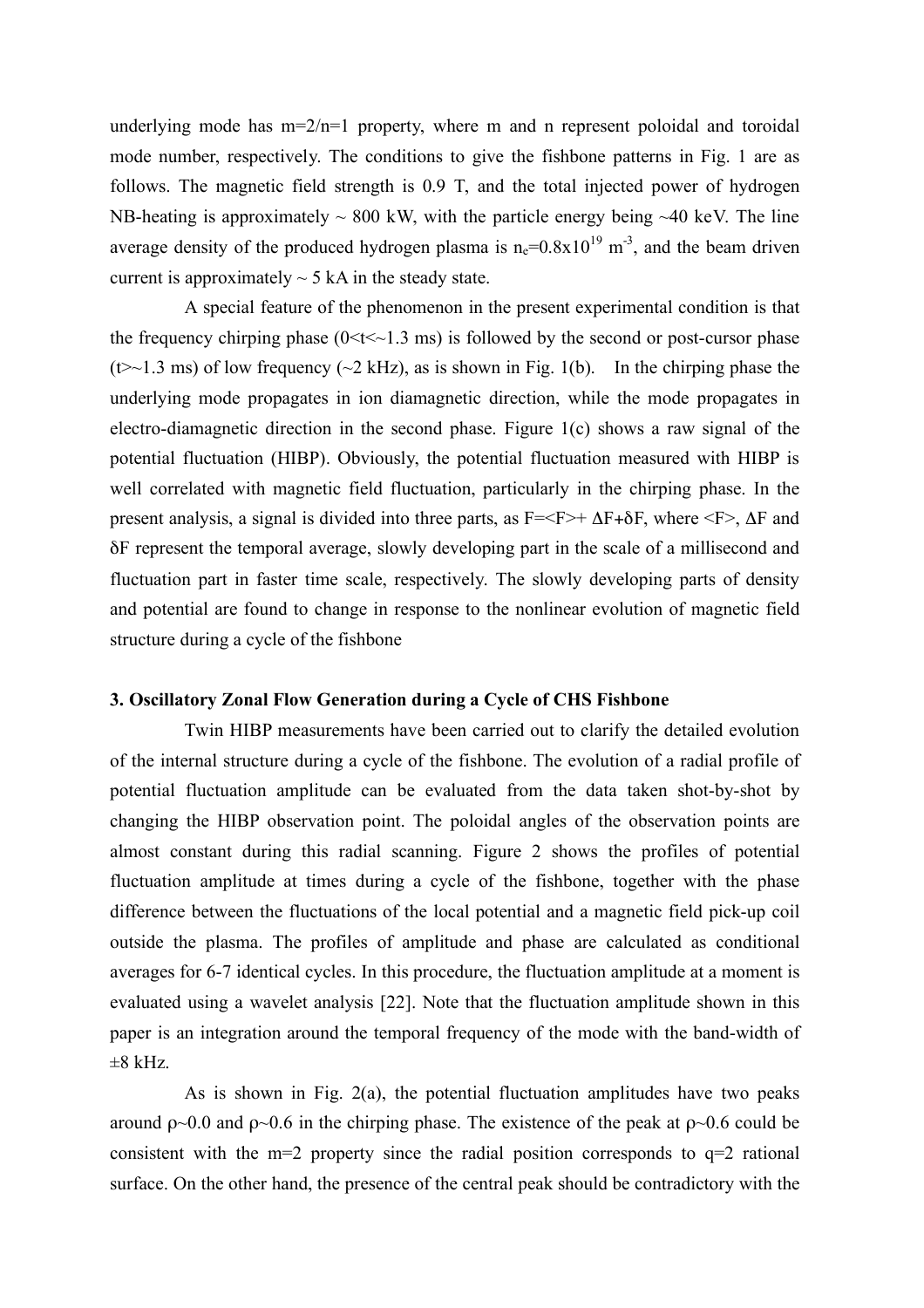m=2 property, since it is expected for m=2 mode to obey  $\delta \phi = \langle E_r \rangle = \langle E_r \rangle r^{m-1} = \langle E_r \rangle r$  in the vicinity of the magnetic axis. Here,  $\xi$  and  $\leq E_r$  denote the magnetic field displacement from the unperturbed magnetic flux surface and mean radial electric field, respectively. Therefore, the appearance of the central peak could be ascribed to the different origin from m=2 distortion of magnetic field. The clear difference observed in the phase between the local potential and a magnetic field fluctuation outside should support this hypothesis. The intermediate region should be regarded as the transient layer between two different regions. In other words, the potential fluctuation should be driven by two different causes. In fact, the twin HIBP measurements show that the potential fluctuation inside the transient layer has n=0 characteristic, while the outside potential fluctuation does n=1 characteristic. If it is assumed that the potential on the magnetic field is constant, the n=0 property should be equivalent to that of m=0. Therefore, the potential fluctuation in the core region should be symmetric around the magnetic field axis.



Fig. 2 Profiles of potential fluctuation amplitude and the phase referred to magnetic field pickup coil outside. (a) Those at  $t=0.3$  ms, (b) at  $t=0.9$  ms, and (c) t=2.0 ms. The analysis shows that the potential fluctuations are divided into two components; core fluctuations (m=n=0) and that around  $q=2$  surface at  $p=0.6$  $(m=2/n=1)$ .

Under the hypothsis that the potential fluctuation should consist of two different modes of m=0 and m=2, the spatial structure of the potential fluctuation,  $\delta\phi$ , can be expressed as  $\delta \phi = \delta \phi$  (ρ) exp(i $\delta$ <sub>M</sub>)= $\delta \phi$ <sub>m=0</sub>(ρ)exp(i $\delta$ <sub>m=0</sub>)+ $\delta \phi$ <sub>m=2</sub>(ρ)exp[i( $\delta$ <sub>m=2</sub>+2θ)], where  $\theta$ , δ $φ_{m=0}$  and δ $φ_{m=2}$  represent the poloidal angle coordinate, the local amplitudes of the m=0 and m=2 modes, respectively. The parameters  $\delta_{M}$ ,  $\delta_{m=0}$ , and  $\delta_{m=2}$  are the phase shifts to the signal of magnetic pick-up coil. Both fluctuation amplitudes,  $\delta \phi_{m=0}(\rho)$  and  $\delta \phi_{m=2}(\rho)$ , can be deduced by solving the above equation, since the parameters  $\phi$ ,  $\delta_M$ ,  $\delta_{m=0}$  and  $\delta_{m=2}$  are provided from the measurement. Examples of the reconstructed mode profiles for m=0 and  $m=2$  are shown by dashed lines in Figs. 2(a) and 2(b) for the cases of t=0.3 and 0.9 ms.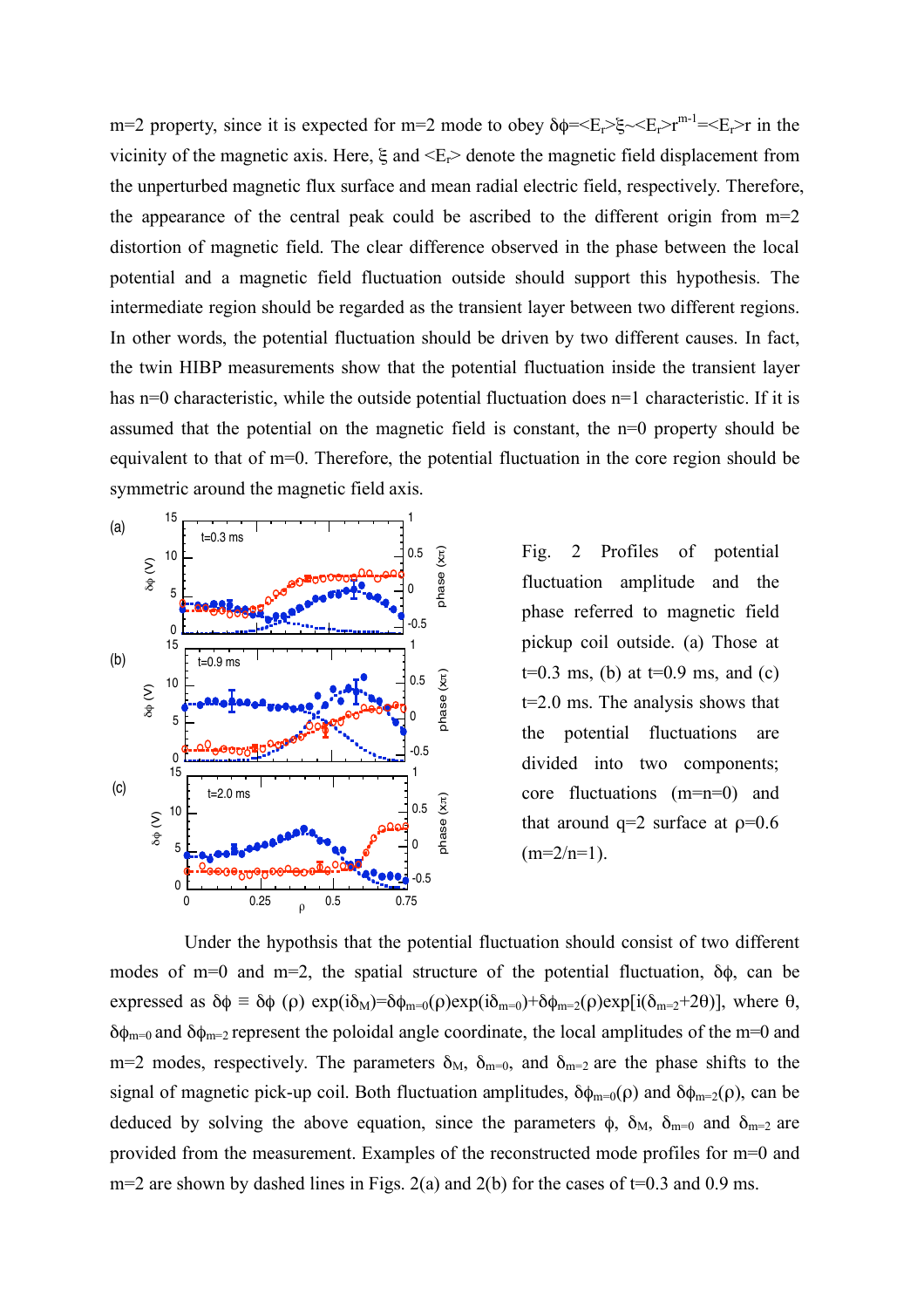Figure 3 shows the reconstructed image of the evolution of the potential fluctuations represented by the equi-contours, together with the radial profiles of potential and electric field fluctuation amplitudes of the  $m=0$  component. From Fig. 3(a), the  $m=2$ potential fluctuation starts to grow then induces the m=0 fluctuation. After the zone of m=0 fluctuation expands with the evolution of the  $m=2$  mode in the chirping phase, the  $m=0$ pattern becomes predominant in the observable range of the HIBP in the post-cursor phase. Figures 3(b) and 3(c) show the details of the development of the m=0 component. In Fig. 3(b), it is easily recognized that the potential fluctuation amplitude around the center,  $\delta\phi_{m=0}(\rho)$ , is almost constant in the chirping phase, hence, the corresponding fluctuation of radial electric field (or flow) is localized in a radial zone  $(0.2 < p < 0.6)$ , as is shown in Fig.  $3(c)$ .



Figure 3 (a) Reconstructed 2D-image plots of potential fluctuation or perturbed flow pattern evolution during a cycle;  $t=0.2, 0.4, 0.6, 0.8, 1.0, 1.2, 1.5, 2.0,$  and 2.3 ms. The equi-potential contours are equivalent to the fluctuating EXB-flow pattern. (b) The evolution of potential fluctuation (m=0 part) during a cycle of the fishbone. (c) The evolution of the zonal flows (electric field fluctuation amplitude of m=0 mode).

In Fig. 3(c), a prominent feature of this oscillatory electric field in the chirping phase is its absence of a *double layer* property created by a charge movement, although the electric field finally grows into oscillating zonal structure. The initial *single layer* property can be produced only from direct charge loss, not a charge replacement between the neighboring regions, hence, the oscillatory electric field should be caused by the synchronized change in the energetic particle loss with magnetic field distortion.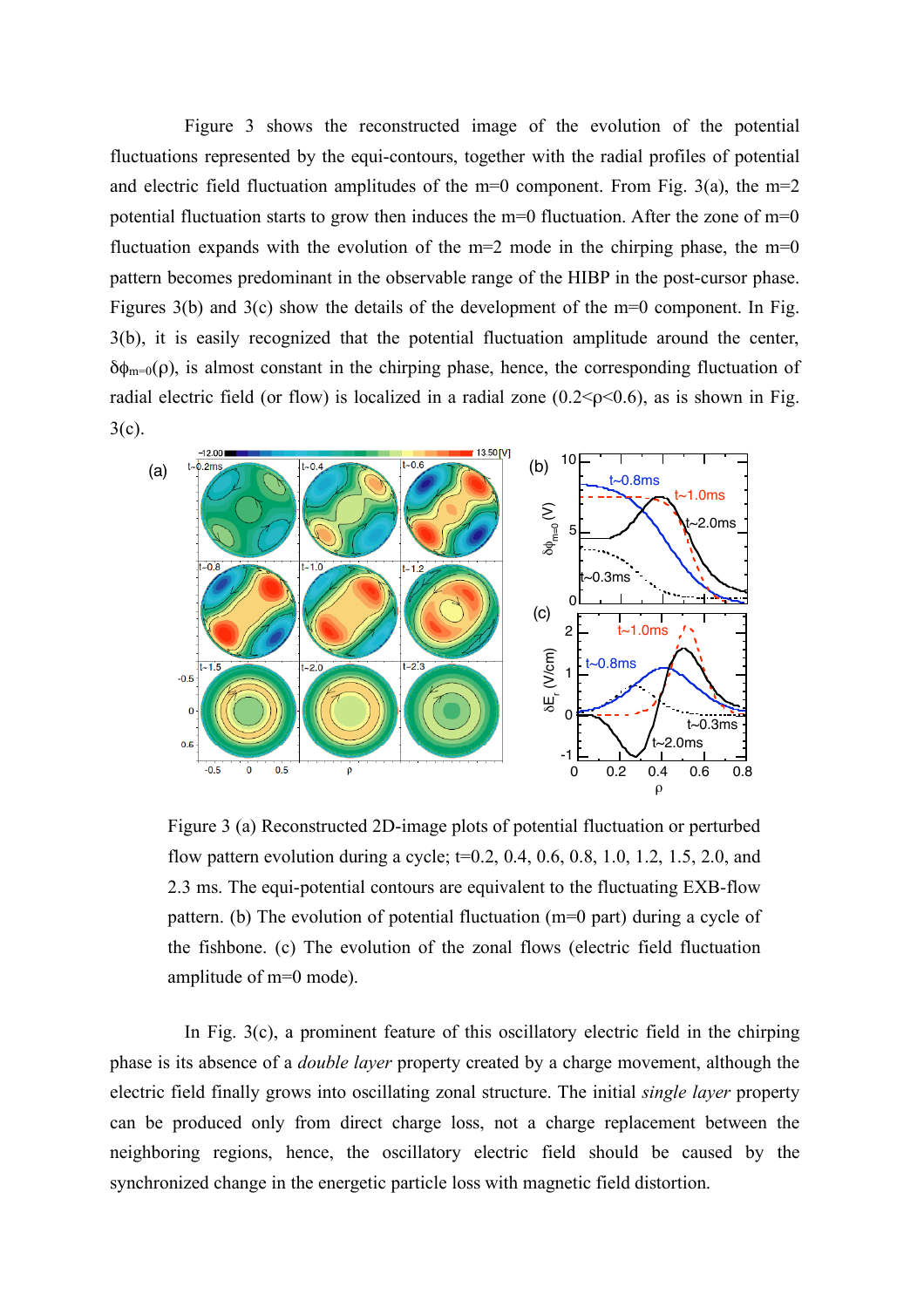Rough estimation of necessary current to induce the electric field oscillation can be made from neoclassical theories. In a toroidal helical plasma, the radial electric field is determined by the neoclassical current being balanced with ion orbit loss current  $\delta j_b$  in this situation. The balance can be expressed by  $\delta j_b + (\partial j_{\text{neo}}/\partial E_r) \delta E_{r,m=0} = 0$ , where  $j_{\text{neo}}$  means the neoclassical current. In a calculation in the case of CHS geometry, the partial derivative is estimated as  $\partial j_{\text{neo}}/\partial E_r \sim 2$  A/kVm. The oscillating electric field in the observation is  $\delta E_{r,m=0} \sim$ 0.2 kV/m, therefore, the necessary change in the total orbit loss current  $\delta I_{loss}$  is evaluated as  $\delta I_{loss} \sim 2A$ . This is within a plausible range for the present experiment.

## **4. Mutual Interaction Between Magnetic Field Structure and Energetic Particles and during a cycle of CHS fishbone**

As for the m=2 mode, the degree of magnetic field distortion can be estimated from the amplitude of the potential fluctuation. If it is assumed the plasma resistivity is sufficiently low to keep the potential on the same magnetic flux constant, the observed potential fluctuation should be caused by the distortion of the magnetic flux surface. Consequently, the magnetic field displacement from the undisturbed flux surface can be estimated as ξ=δ $φ_{m=2}$  /<E<sub>r</sub>>. The evaluated profile of the displacement is shown in Fig. 4(a). The result demonstrates that the displacement grows with its maximum being located around  $q=2$ surface at  $p \sim 0.6$  and reaches its maximum at the middle of the chirping phase. The distortion is found to almost disappear in the post-cursor phase  $(\geq 1.3 \text{ ms})$  within the observable range of the HIBPs.

On the other hand, the signal of the HIBP beam intensity allows us to evaluate how the density profile evolves during a cycle of the fishbone using the first-order approximation with the assumption of neglecting the path integral effect. However, in the low-density regime of this experimental condition, the contribution of the energetic particles (here proton of a dozen keV range) to the ionization of the probing beam particles may not be neglected. Therefore, the change in the detected beam current with HIBPs can reflect the heating beam particle movement to a certain degree. Figure 4(b) shows the slowly developing part of density (or actually detected beam current) at several times as a function of radial coordinate. The results clearly demonstrate that the density deviation propagates outwards in response to the evolution in a cycle of the fishbone. It should be notified that the probe measurement on the plasma edge suggests the outward movement of the beam particles in the case of similar quasi-periodic bursts occurring in other CHS magnetic configuration [20].

In order to clarify the relation between the density gradient and growth of the  $m=2$ mode, a quantity is introduced to indicate the local change of the density gradient,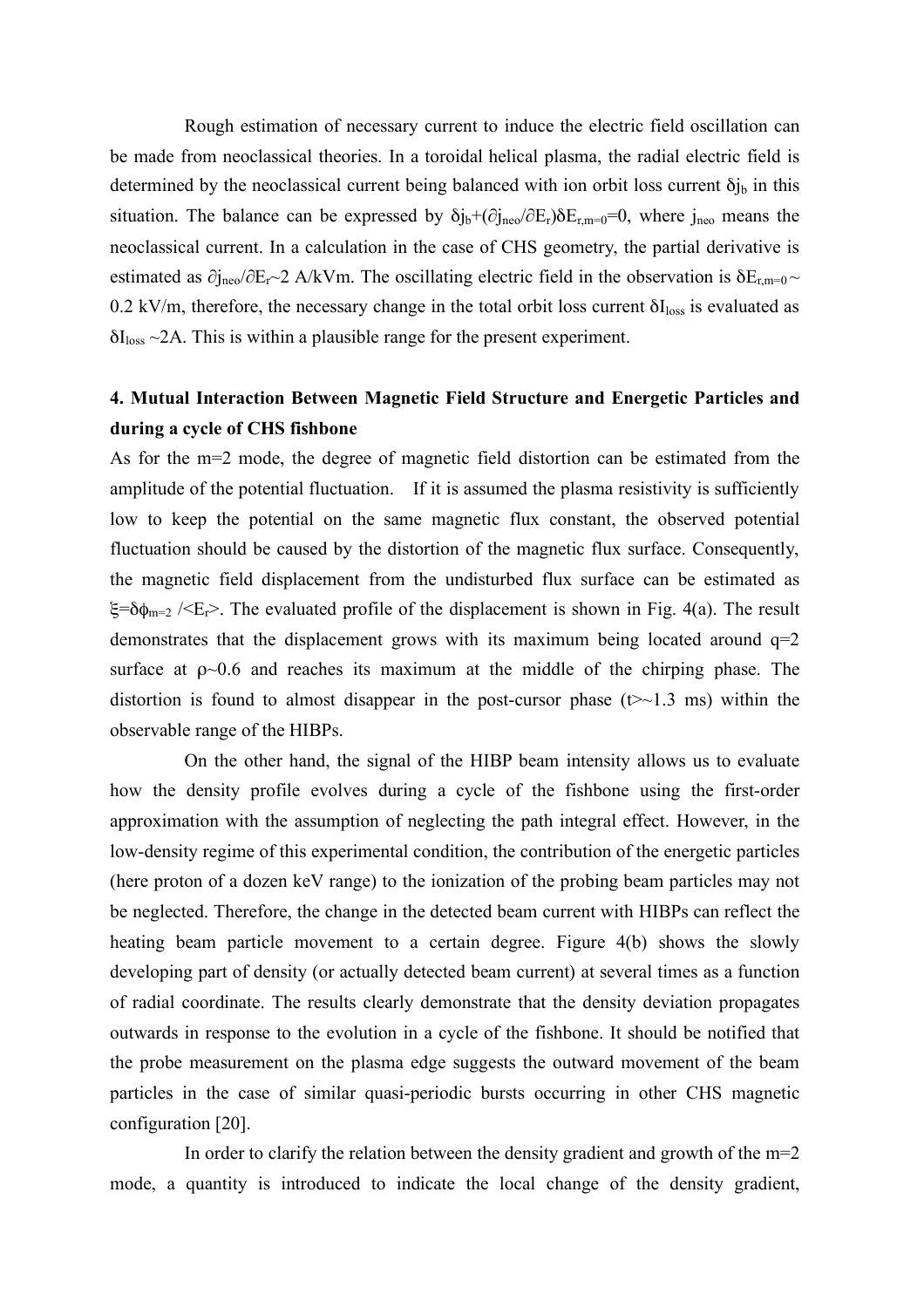$\zeta(\rho)=-\partial(\Delta I_b/\langle I_b\rangle)/\partial \rho$ . Figure 4(c) shows the comparison between the position of the maximum of  $\zeta$  and the magnetic field displacement at  $p=0.6$ , or  $\xi(p=0.6)$ , due to the m=2 mode. The comparison between the temporal evolution of  $\rho(\zeta^{\text{max}})$  and  $\xi^{\text{max}}$  indicates that the plasma distortion due to the m=2 mode appears to take the maximum approximately when the position  $\rho(\zeta^{\text{max}})$  almost agrees with the q=2 rational surface ( $\rho$ ~0.6),. Here,  $\rho(\zeta^{\text{max}})$ means the position of the maximum ζ. It is obvious that the m=2 mode evolves as the local density gradient increases. It is important to note, again, that the local density gradient here may reflect that of the energetic particle pressure.



Fig. 4 (a) Evolution of plasma distortion associated with the m=2 mode during the chirping phase. (b) Local gradient change in density profile evaluated from secondary detected current. (c) Plasma distortion ξ(ρ = 0.6), density gradient ρ (ζ<sup>max</sup>) and radial positions of electric field maximum  $\rho(E_{r,m=0}^{max})$  are plotted as a function of time during a cycle of the fishbone, indicating the causal

On the other hand, the maximum of  $\delta E_{r,m=0}$  is also plotted as a function of time, which is denoted by  $\rho(\delta E_{r,m=0}^{max})$  in the same graph. The comparison indicates that both structural change of density and oscillating electric field move outward in response to the growth of the m=2 mode. The fact shows their causal relationship between  $\rho(\zeta^{\text{max}})$  and  $\rho(\delta E_{r,m=0}^{max})$  through the evolution of the m=2 mode. These observations deduce a possible scenario for the evolution of the fishbone cycle as follows. The increase in the energetic particles destabilizes the m=2 mode first, then move themselves outwards through the mutual interaction with the mode. The outward movement results in the increase in the beam pressure gradient around the q=2 surface to cause further destabilization of the mode, which simultaneously enhances the loss of the energetic particles to generate the oscillatory zonal flows. As the energetic particles are passed away from the  $q=2$  resonant surface with their loss continuously contributing to generation of the zonal flows, the m=2 mode turns to be stabilized finally. Then, the beam pressure increases to repeat the same process again.